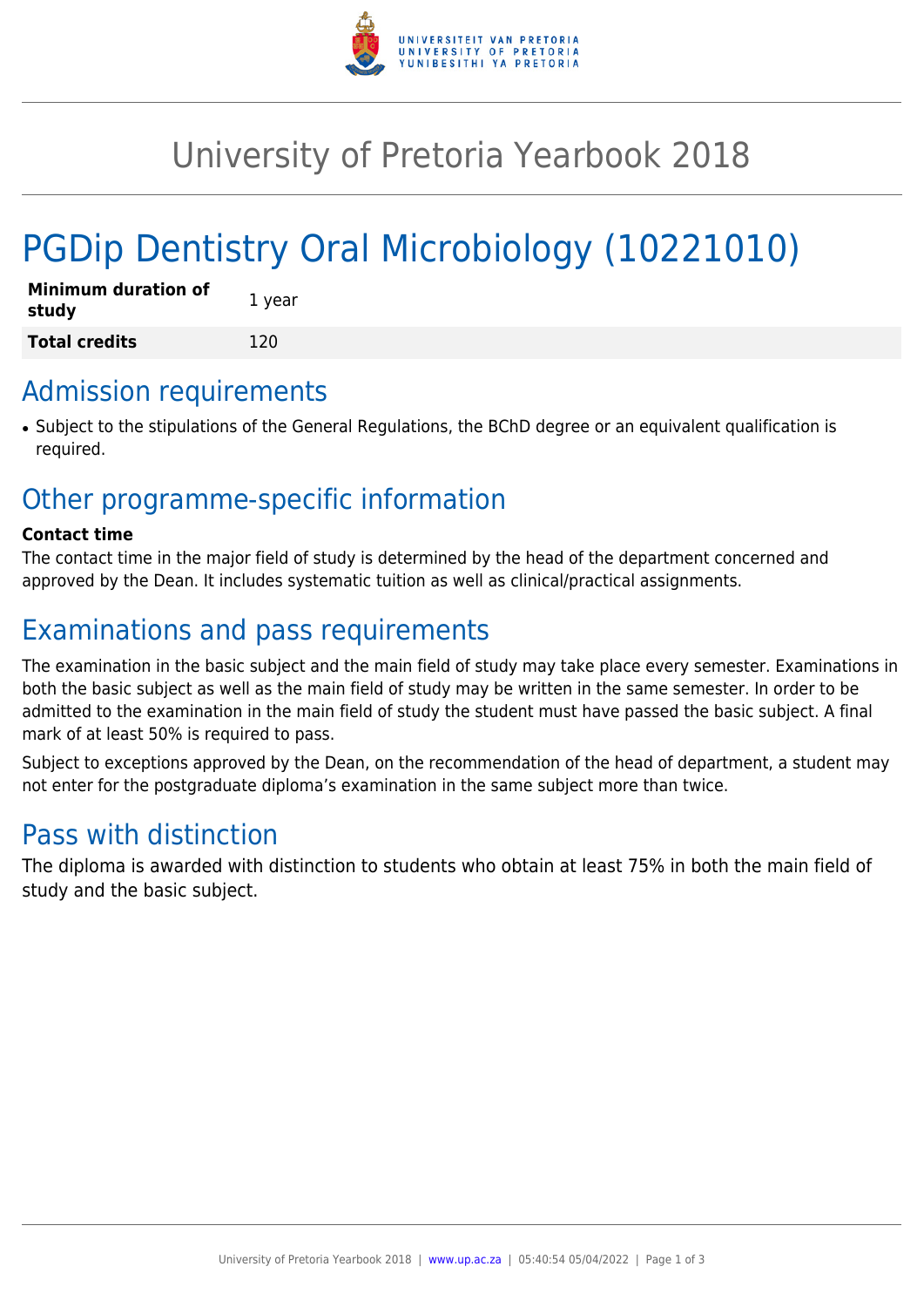

# Curriculum: Final year

**Minimum credits: 120**

### **Core modules**

### **Oral microbiology 702 (MMB 702)**

| <b>Module credits</b>         | 100.00                                     |
|-------------------------------|--------------------------------------------|
| Language of tuition           | Separate classes for Afrikaans and English |
| <b>Department</b>             | Oral Pathology and Oral Biology            |
| <b>Period of presentation</b> | Year                                       |

#### **Oral microbiology 702 (MMB 702)**

| <b>Module credits</b>         | 100.00                          |
|-------------------------------|---------------------------------|
| Language of tuition           | Module is presented in English  |
| <b>Department</b>             | Oral Pathology and Oral Biology |
| <b>Period of presentation</b> | Year                            |

### **Elective modules**

#### **Anatomy 710 (ANA 710)**

| <b>Module credits</b>         | 20.00                                       |
|-------------------------------|---------------------------------------------|
| <b>Prerequisites</b>          | No prerequisites.                           |
| Language of tuition           | Afrikaans and English are used in one class |
| <b>Department</b>             | Anatomy                                     |
| <b>Period of presentation</b> | Semester 1                                  |

#### **Anatomy and principles of surgery 700 (CBA 700)**

| <b>Module credits</b>         | 20.00                                      |
|-------------------------------|--------------------------------------------|
| Language of tuition           | Separate classes for Afrikaans and English |
| <b>Department</b>             | Maxillo Facial and Oral Surgery            |
| <b>Period of presentation</b> | Semester 1                                 |

#### **Physiology 714 (FSG 714)**

| <b>Module credits</b>         | 20.00                          |
|-------------------------------|--------------------------------|
| Language of tuition           | Module is presented in English |
| <b>Department</b>             | Physiology                     |
| <b>Period of presentation</b> | Year                           |